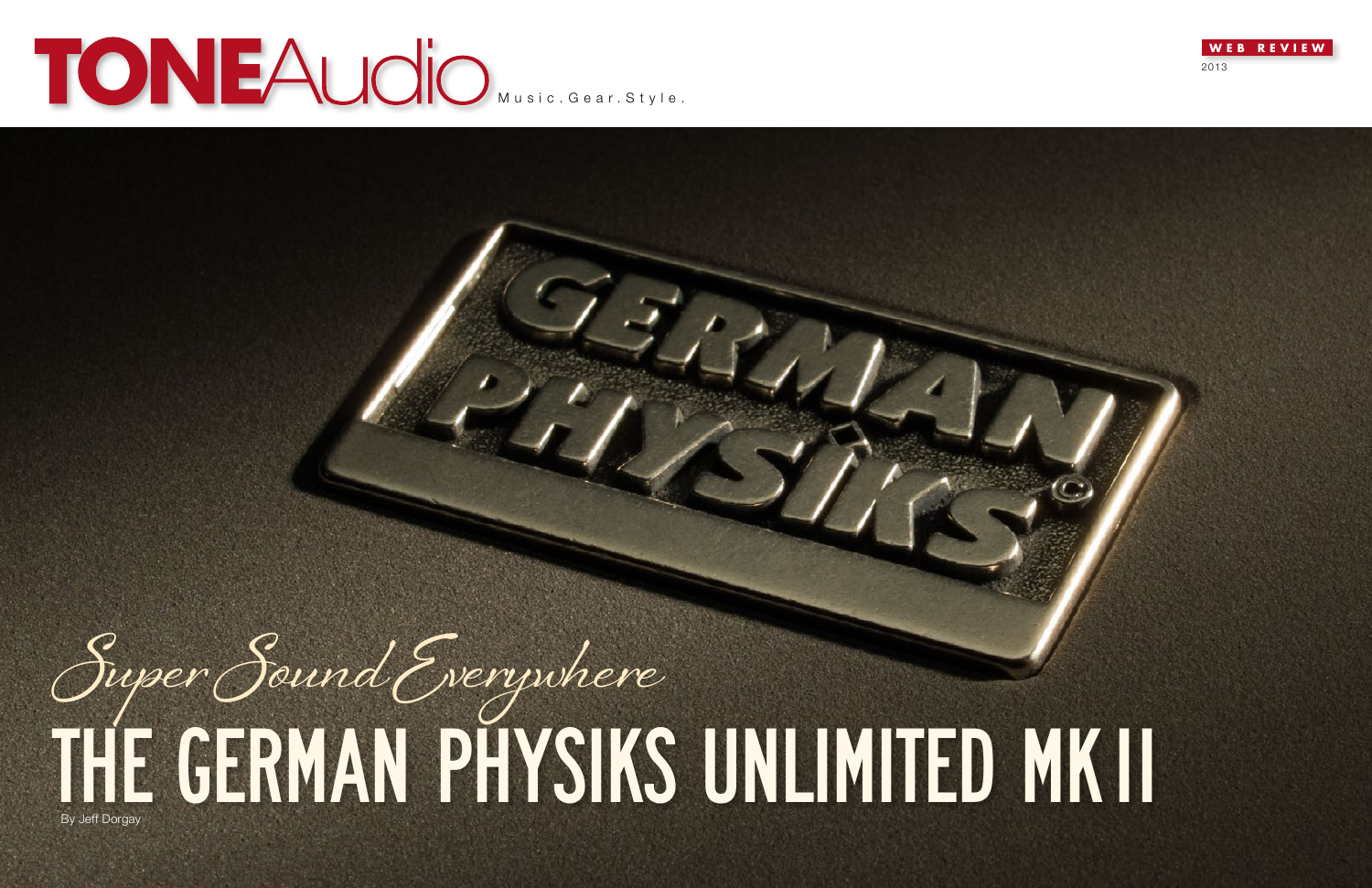those inclined to get the optimum results to experiment with some light diffusion.

Placing a GIK RPG diffusor just behind and just to the side of the Unlimiteds (in the smaller room) provides an even wider, more dramatic stereo image. But, *unlike* your favorite panel or cone speaker, don't go mad with the room treatments. Placing absorb ing panels behind and at the first wall reflection points will kill the spaciousness of these speakers. The fact that they are designed to work with the reflective surfaces in your room makes them incredibly flexible.

A wide range of amplifiers were used, all with good effect, from the 40 watt per channel PrimaLuna ProLogue up to the Burmester 911 mk.3. My 25 watt per channel 845 SET amplifiers were a nice match, but I wouldn't suggest using much less than 25 watts per channel. The Unlimiteds are very resolving, so their only limitation will be the electronics and cable you supply.

The German Physiks Un limiteds redefine the audiophile phrase, "the speakers disappear in the room." Spend about 10-20 minutes optimizing the placement and you will forget you even have speakers in the room. Very cool.

## Further listening

The resolving nature of these speakers continues to impress ev eryone that hears them and their chameleon – like character should charm solid state and valve ampli fiers lovers equally. They provide

The GP website says, "Free yourself from the tyranny of the sweet spot," and they couldn't be more right. While these speakers do benefit from about 20 minutes of optimizing the bass driver in the room, those with no speaker setup skills will still be able to achieve ex cellent results. I've never used a pair of speakers that were this easy to place in my three listening rooms.

IV f you've never had<br>
I f you've never had<br>
I f you've never had<br>
Physiks speakers, they are fantastic – for a<br>
I number of reasons, but perhaps the one they the chance to experience the German Physiks speakers, they are fantastic – for a number of reasons, but perhaps the one they are most noted for is their unique, omnidirectional DDD driver. This driver uses the same carbon fiber material as the one used in their top of the range, \$300,000 speaker system. The new speaker, the Unlimited MKII, offers virtually the same experience as their larger models, with this speaker optimized for smaller spaces, and it does so at a much lower price of \$13,500 per pair.

Thanks to the ultra wide dis persion and built in time alignment of these speakers, you won't need to bother with rake angles and the downward firing woofer eliminates toe in as well.

The DDD driver breaks in rel atively quickly at moderate to high volume. Slightly stiff in the upper mids for the first 20 or 30 hours, the Unlimiteds get right down to busi ness. I suggest 100 hours of play with the speakers loosely placed and then concentrate on placement for the smoothest bass response in your room. In room two (13 x 15 feet), this ended up being about two feet from the side and rear wall. This will vary in your room, depending on the reflectivity of the surfaces pres ent, so feel free to experiment.

Steady playback of a bass heavy track will set you right in no time at all, and because these speakers are manageable, you won't need any help to get it done. Once optimized for the best bass response, an ideal distance be tween the rear and side walls with each speaker will help imaging somewhat. Fortunately, these speakers are much more tolerant of room acoustics than any panel speaker I've used, but I suggest

Those loving the seamless sound of an ESL, but not terribly fond of the single person sweet spot that they provide, will appreciate the wide dispersion characteristics of the Unlimited. Much like the current MartinLogan ESL hybrid speakers, the DDD driver in the Unlimited goes from about 200Hz to beyond audibility. Lacking a crossover network in the critical vocal range makes for a transparency that few speakers achieve. Mated to a downward-firing 8 inch woofer in a cabinet with a footprint of only 9.5 x 9.5 inches, placing the Unlimited is much more flexible than with most speakers.

Weighing only 63.7 lbs (28.9kg) each, the Unlimiteds are easily set up with one person, and their 88db/1 watt sensitivity makes them easy to drive with the amplifiers at my disposal.

# **WEB REVIEW**



equally stunning performances with either.

The highest compliment I can pay these speakers after extend ed listening is that they improve in sound quality as you keep upgrading your equipment and are not out of place in a mega system, making them perfect for the audiophile not having a large room, not wanting to give up sound *quality*.

Yet they are not finicky and great results are achieved with entry-level electronics; so this is a speaker you can buy with longterm system aspirations even if you don't have the spare change to buy the whole system in one go. And spinning vinyl, fantastic! In room two with six turntable/ tonearm/cartridge combinations at my disposal, it is easy to dis cern the nuance of each. Most of my final listening sessions cen tered around the VPI Classic 1 turntable, fitted with an Eminent Technology ET2.5 tonearm and Grado Statement 1 cartridge. The Aesthetix Rhea phono stage and Burmester 011 preamplifier fed the Jubilee monoblocks for a breathtaking analog experience.

### Rock till you drop

The 10cc classic, *Deceptive Bends* instantly reveals the cine mascope like soundstage painted by the Unlimiteds. The engaging studio trickery, full of layer upon layer of texture, overdubbed vo cals and a wall of guitars comes alive through these speakers, feeling highly psychedelic, indeed. *(continued)*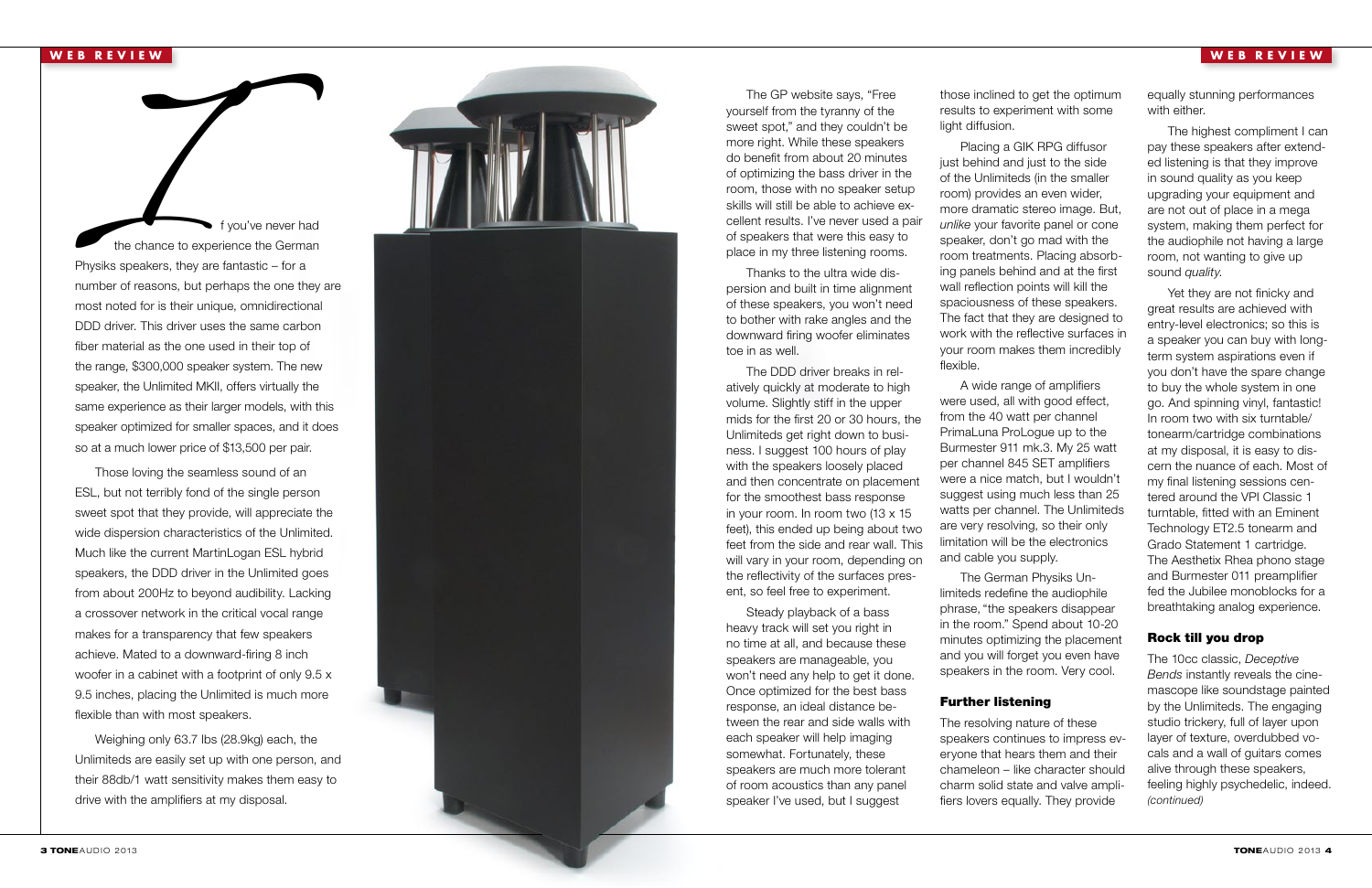

The opening beats of "Good Morning Judge" pin me back in the listening chair, neither the Unlimiteds nor the Jubilees any worse for the wear and tear.

This prompted playing the band's most noteworthy hit "I'm Not in Love," from *The Original Soundtrack*, harkening back to the Crème and Godley days of this wonderfully witty band. In the middle of the track, as the female vocal wispily claims "big boys don't cry, big boys don't cry," there's yet another group of layered vocals set well be hind the speakers main axis with a handful of tinkly bits floating all over the room as if I were wearing a giant pair of headphones. Brilliant.

Turning the clock even further back (and turning the volume way up) to the Ten Years After masterpiece, *A Space in Time*, Alvin Lee's acoustic guitar intro almost feels larger than life. No matter how dense the mix, the Unlimiteds are masters of keeping the pace rock solid – something my favorite electrostats struggle with when there is a heavy bass line present. Because these speakers can play so loud without distor tion, I advise a bit of prudence – if you have a high power amplifier, you'll find yourself constantly turning it up because the clarity of the presentation is so intoxicating.

## Resolving reality

استن هها هود

The Unlimiteds high resolution makes lis tening sessions fun, re-discovering favorite recordings mining low level details that may have been lost or diminished via other speakers.

As much fun as the Unlimiteds can be rocking out, they provide an extremely con vincing look at acoustic music as well. Thad Jones trumpet fills the room, playing the 45-rpm copy of Music Matters, *The Mag nificent Thad Jones*. The wide, spacious sound of these speakers gives real instru ments more room to breathe. *(continued)*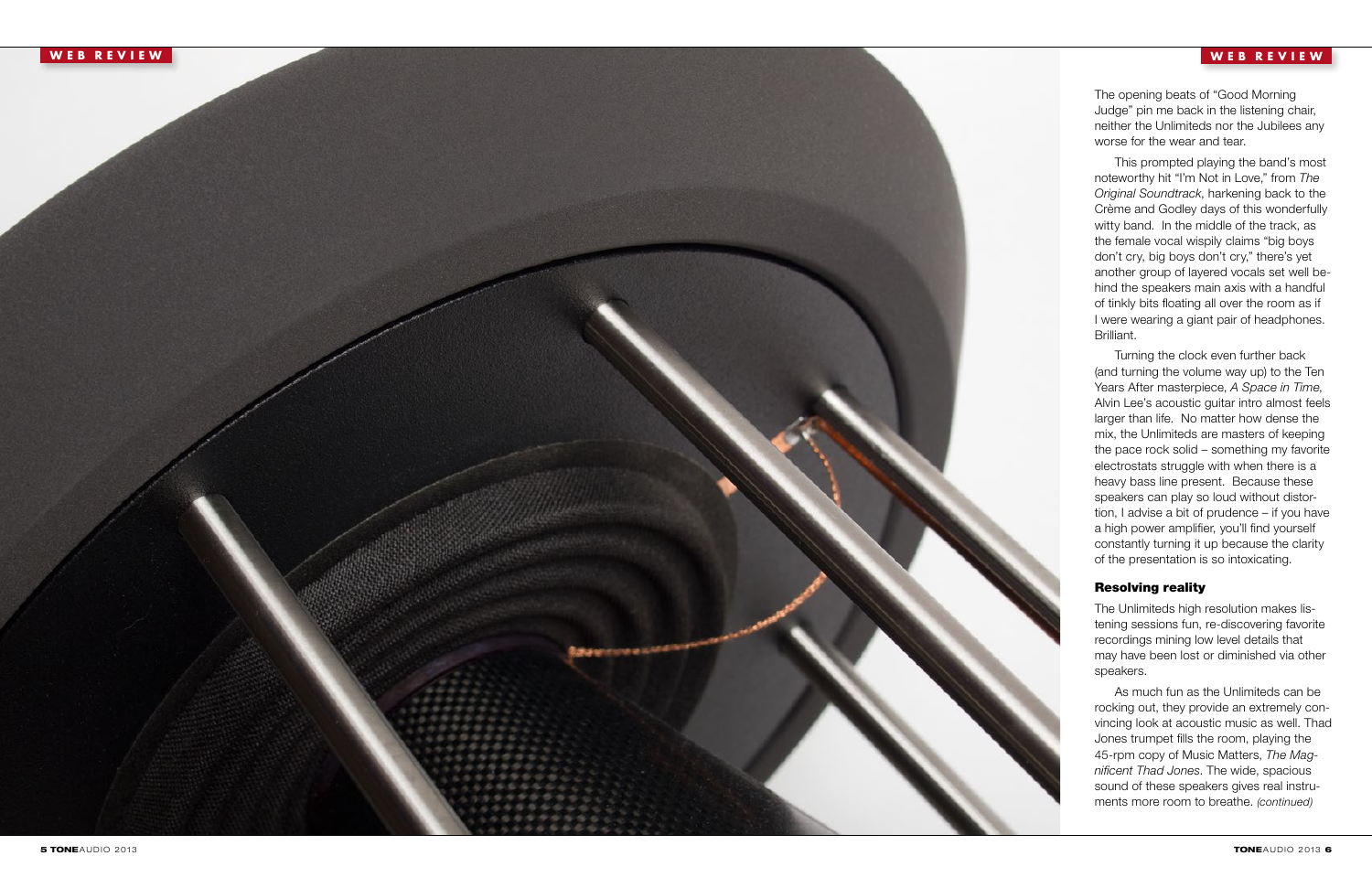### **WEB REVIEW**

The lightening fast attack of the DDD driver does not blur drums and percus sion in the least and cymbals fade out with an ease that fools you into thinking you are hearing the real thing.

Slowing down the pace much fur ther to take in Bax' *Sonata For Flute and Harp* illustrates the delicacy that these speakers provide, even at low volume. The harp hovers between the speakers, allowing the flute it's own space, with neither of these faint instruments pollut ing the sound of the other.

This clarity extends to the vocal range, male and female. Again, the ex treme clarity these speakers provide give vocals a sense of immediacy that is tough to beat. Thanks to that low 200hz crossover, the DDD driver handles it all, not breaking up the coherency with a crossover network.

Whether you're listening to Tom Jones, Tom Petty or Tom Waits, the Unlimiteds will satisfy and yes, female vocals are equally intoxicating. Ella Fitz gerald's "My Cousin in Milwaukee" is absolutely slinky.

### Great dynamics

Visiting some of my favorite hip hop and electronic tracks, I had to push the Unlimiteds really hard to find their limits with the 600 watt per channel Burmester 909 power amplifier that we recent ly reviewed. Anyone who is less than punishing will find they play incredibly loud without strain. Much like a ceramic driver, the DDD is so clean it doesn't go easily into distortion like a cone or dome speaker, it just kind of flattens out. Again, this is way beyond the point of reason.

Romping through the driving beats in Thievery Corporation's *The Mirror Conspiracy* poses no problems for

You might laugh, knowing that the publisher of *TONEAudio* probably has one of the worlds most dreadful sounding living rooms on Earth. *(continued)* 

**TONEAUDIO 2013 8** 

 $\tilde{\bm{c}}$ 

 $\ddot{\circ}$ 

G

these speakers, regardless of volume, again underlining their ability to repro duce a powerful bass line and maintain a huge spatial perspective with every thing else. Investigating a few classic dynamic tracks from Pink Floyd, Yello and Genesis are all handled with equal ease, making these incredibly well rounded speakers.

The entire line of German Physiks speakers, due to their omnidirectional nature, are incredibly easy to place, not requiring a tuned room to give their best performance. This was readily appar ent from the minute we unboxed them, making for the shortest set up we've ever encountered. The major upside here is that the Unlimiteds will sound just as good, if not better than what you'll hear at your dealer.

After a few months of enjoying the Unlimiteds, we took them on a quick, lo cal road trip to confirm this theory, shar ing them with a few staff members and a couple of traditionally difficult rooms, as well as a wide range of amplification. As hinted at in the first segment of this review, the Unlimiteds really only require about 25-40 watts to get busy, thanks to a very gentle, unobtrusive crossover network that separates the down-firing woofer and their DDD omnidirectional driver, that covers the frequencies from about 200hz on up.

The last installment of this review consists of test driving the Unlimiteds in a number of different, more "real world" listening environments.

### First stop: My living room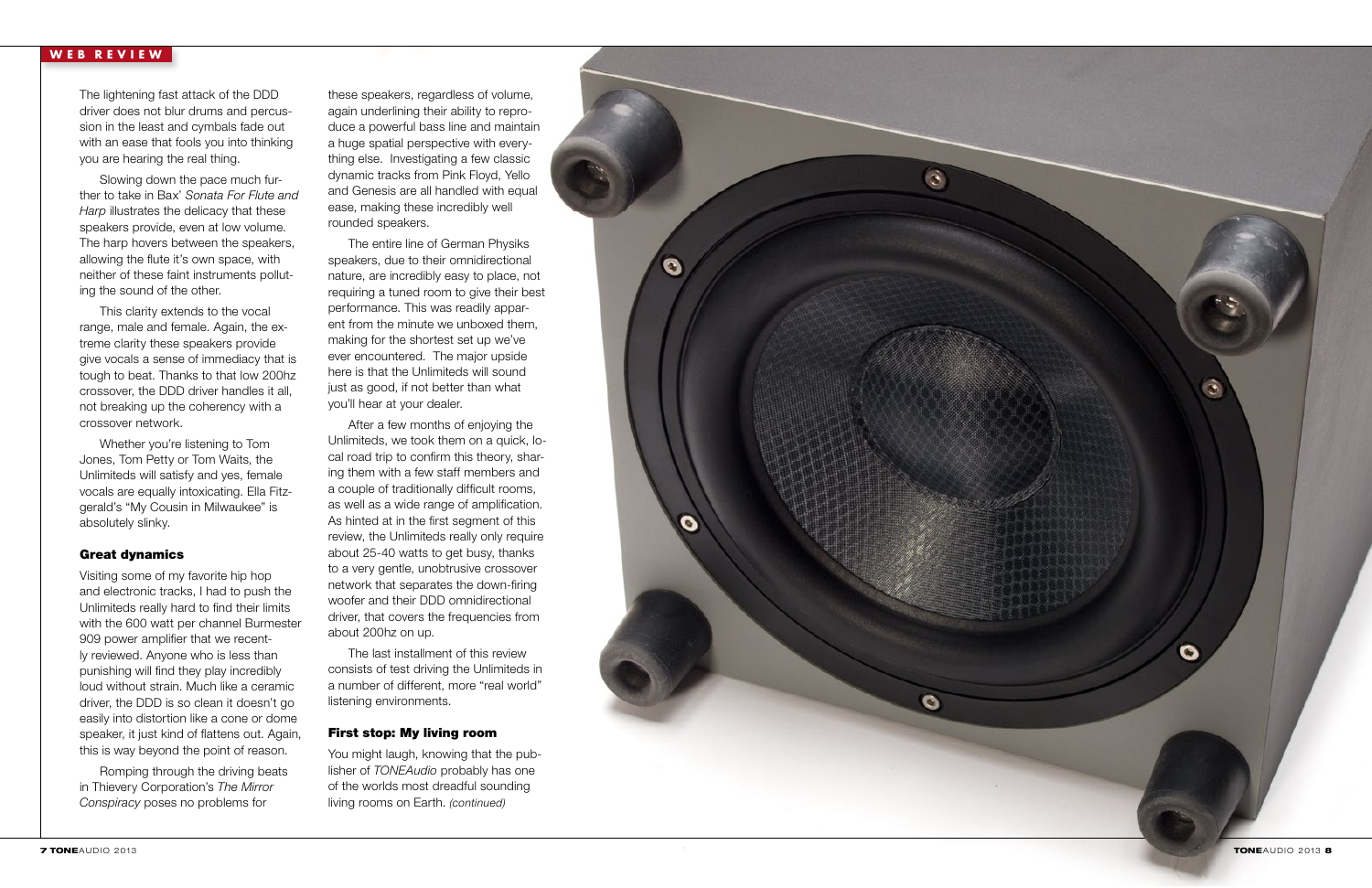### **WEB REVIEW**



However, this room's wooden plank floors, large glass coffee table and highly reflective surfaces provides a great torture test, because most speakers usually require a *lot* of fiddling to even achieve passable sound quality.

This was the first big revelation with the Unlimiteds, and the reflective nature of this 11 x 17 foot room actually played to the strength of the speakers. As I mentioned earlier in the review, the key to setting up the Unlimiteds (and

I suspect all GP speakers) is to optimize for smooth, solid bass response. Once accomplished, the rest falls into place nicely. Powered by a Simaudio MOON 700i integrated (150 wpc) and matching CD player, the Unlimiteds create a gigantic soundfield in what is normally a troublesome room. Gato Barbieri's soundtrack from *The Last Tango In Paris* has his signature horn floating effortlessly, sounding larger than life, the speakers virtually invisible in the room.

### Next stop: Anechoic chamber

Well, not really, but one of my neighbors has a particularly dead room, full of rough hewn siding and an angled wood ceiling (much like staff member Jerold O'Brien) that sucks the life out of most of the speakers we've tried there. Because of its absorptive nature, this room presents an equal challenge to my living room that is wildly reflective.



of the spatial information, I also suggest listening in closer than room.

While the presentation sounded a bit small at the normal ten foot couch to speaker distance, pulling it in to 7 feet from the speakers brought the life and imaging performance back to life, providing an almost nearfield setup. After hearing the Jung Trio's recent disc of piano and violin, my neighbor also remarked that this was the most lifelike he'd heard acoustic instruments in his troubled space. *(continued)*